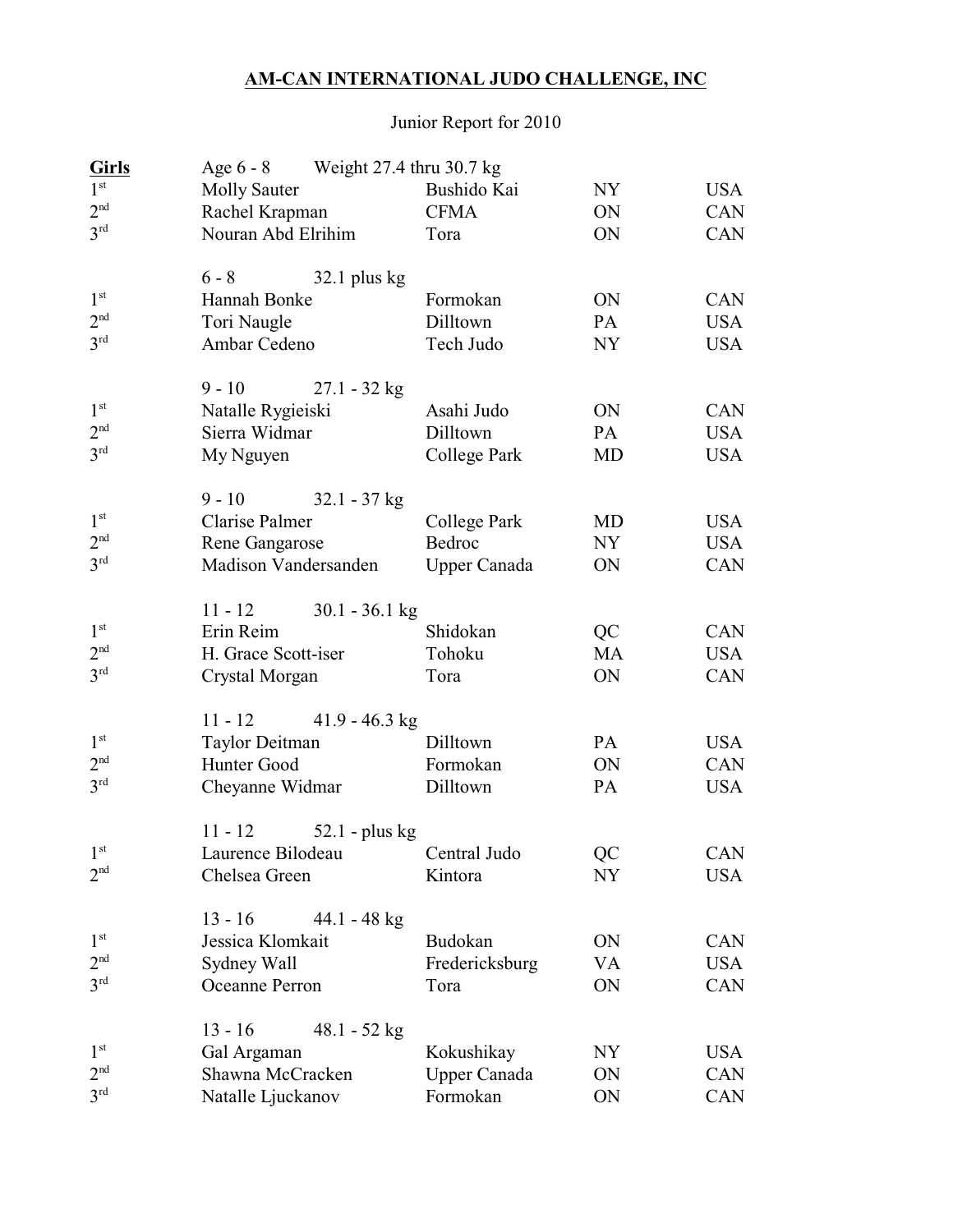| <b>GIRLS</b>    | $13 - 16$               | 52.1 - 57.0 $kg$ |                     |           |            |
|-----------------|-------------------------|------------------|---------------------|-----------|------------|
| 1 <sup>st</sup> | Briana MacCracken       |                  | <b>Upper Canada</b> | ON        | <b>CAN</b> |
| 2 <sup>nd</sup> | Jaycle Malesky          |                  | Kim's Martial Arts  | PA        | <b>USA</b> |
| 3 <sup>rd</sup> | <b>Brittany Coolper</b> |                  | Formokan            | ON        | CAN        |
|                 | $13 - 16$               | $57.1$ - plus kg |                     |           |            |
| 1 <sup>st</sup> | Monika Burgess          |                  | Asahi               | ON        | <b>CAN</b> |
| 2 <sup>nd</sup> | Emina Fetibegovic       |                  | Brown's             | NY        | <b>USA</b> |
| 3 <sup>rd</sup> | Nicole Ljuckanov        |                  | Formokan            | <b>ON</b> | CAN        |
| <b>BOYS</b>     | $6 - 8$                 | $0 - 20.0$ kg    |                     |           |            |
| 1 <sup>st</sup> | Liam Atayants           |                  | Combat Sambo        | NY        | USA        |
| 2 <sup>nd</sup> | Steve K. Perez          |                  | Camal               | NJ        | <b>USA</b> |
|                 | $6 - 8$                 | $20.1 - 23.0$ kg |                     |           |            |
| 1 <sup>st</sup> | Matthew Cherny          |                  | Combat Sambo        | NY.       | <b>USA</b> |
| 2 <sup>nd</sup> | Daniel Abramov          |                  | Combat Sambo        | NY        | <b>USA</b> |
| 3 <sup>rd</sup> | Alexander Polyakov      |                  | Tsunami             | ON        | CAN        |
|                 | $6 - 8$                 | $23.1 - 27.0$ kg |                     |           |            |
| 1 <sup>st</sup> | Anthony Olm             |                  | Tsunami             | ON        | <b>CAN</b> |
| 2 <sup>nd</sup> | Ivan Khvaline           |                  | Tsunami             | ON        | <b>CAN</b> |
| 3 <sup>rd</sup> | <b>Charles Dowick</b>   |                  | JW - Cape Cod       | <b>MA</b> | <b>USA</b> |
|                 | $6 - 8$                 | $27.1 - 32.0$ kg |                     |           |            |
| 1 <sup>st</sup> | Jimmy Malesky           |                  | Kim's Martial Arts  | PA        | <b>USA</b> |
| 2 <sup>nd</sup> | <b>Edhgar Ramirez</b>   |                  | Collumbus Judo      | OН        | <b>USA</b> |
| 3 <sup>rd</sup> | Dastan Tursallev        |                  | Legrosports         | NY.       | <b>USA</b> |
|                 | $6 - 8$                 | $32.1 - 37.0$ kg |                     |           |            |
| 1 <sup>st</sup> | Edward Kam              |                  | Combat Sambo        | NY        | <b>USA</b> |
| 2 <sup>nd</sup> | Julien Legros           |                  | Legrosports         | <b>NY</b> | <b>USA</b> |
| $3^{\text{rd}}$ | Ben Haughton            |                  | Asahi               | ON        | USA        |
|                 | $6 - 8$                 | $37.1$ - plus kg |                     |           |            |
| 1 <sup>st</sup> | Russell Cheskiy         |                  | Combat Sambo        | NY        | USA        |
| 2 <sup>nd</sup> | Thomas Grigorian        |                  | Samufi & Lev        | NY        | <b>USA</b> |
| 3 <sup>rd</sup> | Armen Danielyan         |                  | Bushido Kai         | NY        | USA        |
|                 | $9 - 10$                | $0 - 27.0$ kg    |                     |           |            |
| $1^{\rm st}$    | Leon Simakmov           |                  | Samufi & Lev        | NY        | USA        |
| 2 <sup>nd</sup> | Ryan K. Perez           |                  | Camal               | NJ        | <b>USA</b> |
| 3 <sup>rd</sup> | Dontae De Jesus         |                  | <b>CFMA</b>         | ON        | CAN        |
|                 | $9 - 10$                | 27.1 - 32.0 kg   |                     |           |            |
| 1 <sup>st</sup> | Emmanujel Furman        |                  | Combat Sambo        | NY        | USA        |
| 2 <sup>nd</sup> | Johnrocco Kazalas       |                  | Kim's               | PA        | <b>USA</b> |
| 3 <sup>rd</sup> | Julien Tremblay         |                  | Judo Blainville     | QC        | CAN        |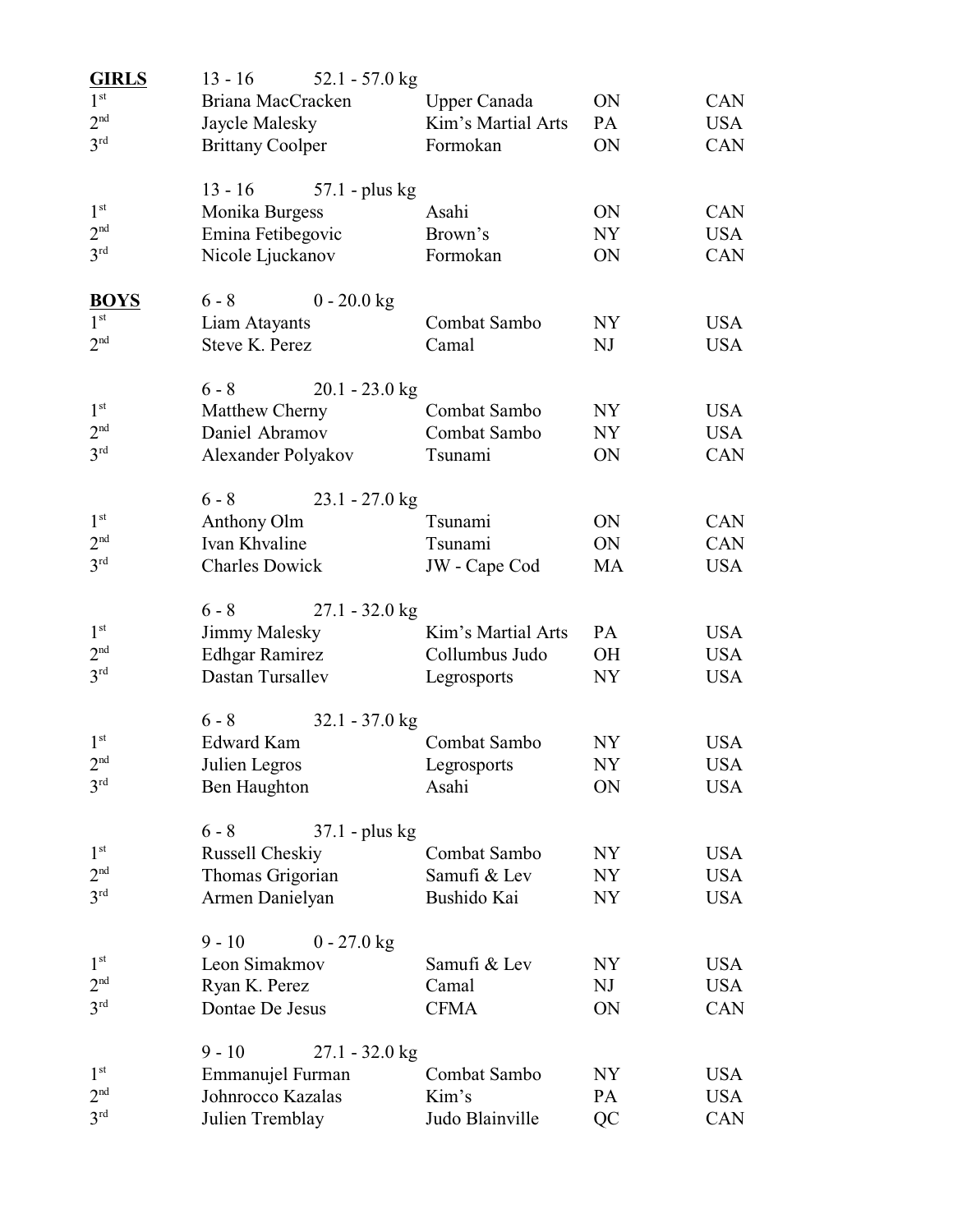| <b>BOYS</b>     | $9 - 10$                           | $32.1 - 37.0$ kg                |                |                   |
|-----------------|------------------------------------|---------------------------------|----------------|-------------------|
| 1 <sup>st</sup> | <b>Steven Cherny</b>               | Combat Sambo                    | NY             | <b>USA</b>        |
| 2 <sup>nd</sup> | Tomothy Korottchenko               | Tsunami                         | ON             | CAN               |
| 3 <sup>rd</sup> | Liam Williams                      | Kim's                           | PA             | <b>USA</b>        |
|                 | $9 - 10$                           | $37.1 - 42.0$ kg                |                |                   |
| 1 <sup>st</sup> | Saniel Shieyger                    | Combat Sambo                    | NY <sub></sub> | USA               |
| 2 <sup>nd</sup> | Nikita Afanasyev                   | Combat Sambo                    | NY.            | <b>USA</b>        |
| 3 <sup>rd</sup> | Jonathan Jeyakumar                 | Scarbrough                      | <b>ON</b>      | <b>CAN</b>        |
|                 | $9 - 10$                           | $42.1 - 47.0$ kg                |                |                   |
| 1 <sup>st</sup> | Alfonso Pinto                      | Carvalho                        |                | USA               |
| 2 <sup>nd</sup> | Alexander Hinkle                   | <b>Blue Dragon</b>              |                | <b>USA</b>        |
| 3 <sup>rd</sup> | Alexander Ivanov                   | Tsunami                         | <b>ON</b>      | <b>CAN</b>        |
| 1 <sup>st</sup> | $9 - 10$                           | $47.1$ - plus kg                |                |                   |
| 2 <sup>nd</sup> | Valerly Sim                        | Spartak                         | NY.            | USA<br><b>USA</b> |
|                 | Jayvon Davidson                    | Carvaup Judo                    |                |                   |
| 1 <sup>st</sup> | Mixed<br><b>Sebastion Walencie</b> | $70.0$ - plus kg<br><b>YMCA</b> | ON             | <b>CAN</b>        |
| 2 <sup>nd</sup> | Joshua Paltiel                     | Spartak                         | <b>NY</b>      | <b>USA</b>        |
|                 |                                    |                                 |                |                   |
| 1 <sup>st</sup> | $11 - 12$                          | $32.1 - 37.0$ kg                |                |                   |
| 2 <sup>nd</sup> | Dennis Yanouski                    | Tsunami                         | ON             | <b>CAN</b>        |
| 3 <sup>rd</sup> | Ossama Mahmoud                     | Bedrock                         | NY             | <b>USA</b>        |
|                 | Patrick Nagle                      | College Park                    | MD             | <b>USA</b>        |
|                 | $11 - 12$                          | $37.1 - 42.0$ kg                |                |                   |
| 1 <sup>st</sup> | Georgy Chediya                     | Georgian Wrestling              | NY.            | <b>USA</b>        |
| 2 <sup>nd</sup> | Pete Roy                           | Pedro's                         | <b>MA</b>      | <b>USA</b>        |
| 3 <sup>rd</sup> | Vincent Miran                      | Central Lanaudiere QC           |                | CAN               |
|                 | $11 - 12$                          | $42.1 - 47.0$ kg                |                |                   |
| 1 <sup>st</sup> | Matthew Landry                     | Landrys Judo                    | MA             | USA               |
| 2 <sup>nd</sup> | Rafael Chalidze                    | Spartak                         | NY             | <b>USA</b>        |
| 3 <sup>rd</sup> | Robby Cadorette                    | Fox Valley                      | WI             | <b>USA</b>        |
|                 | $11 - 12$                          | 47.1 - 52.0 kg                  |                |                   |
| 1 <sup>st</sup> | Thierry Normand                    | <b>Central Lanaudiere</b>       | QC             | CAN               |
| 2 <sup>nd</sup> | Liam Mandrick                      | Bedroc                          | <b>NY</b>      | <b>USA</b>        |
| 3 <sup>rd</sup> | Robert Jones                       | South Hills                     | PA             | <b>USA</b>        |
|                 | $11 - 12$                          | $52.1 - 58.0$ kg                |                |                   |
| 1 <sup>st</sup> | Feliks Galkin                      | Georgian Wrestlipng NY          |                | USA               |
| 2 <sup>nd</sup> | <b>Andrew Buckley</b>              | Saito Dojo                      | MI             | <b>USA</b>        |
| $3^{\text{rd}}$ | <b>Edson Ramirez</b>               | Columbus                        | <b>OH</b>      | <b>USA</b>        |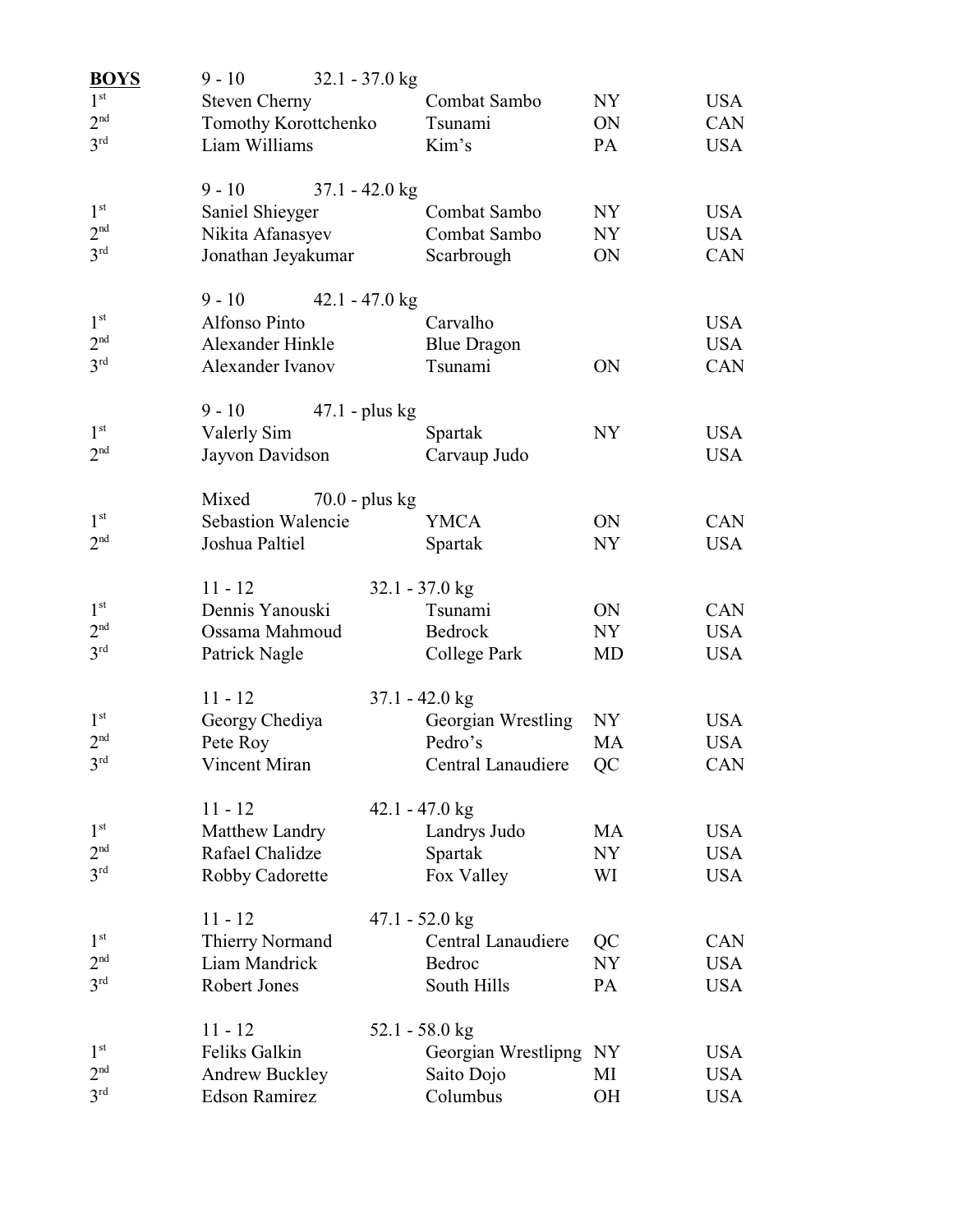| <b>BOYS</b>     | $13 - 14$              | $0 - 32.0$ kg            |    |            |
|-----------------|------------------------|--------------------------|----|------------|
| 1 <sup>st</sup> | Sal DeSimone           | Kim's                    | PA | <b>USA</b> |
| 2 <sup>nd</sup> | <b>Emanuel Malof</b>   | Kintora                  | NY | <b>USA</b> |
|                 | $13 - 14$              | $40.0 - 42.0$            |    |            |
| 1 <sup>st</sup> | Devin Garrido          | Kukushikai               | NJ | <b>USA</b> |
| 2 <sup>nd</sup> | Kaleb Smith            | Kaizen                   | ON | CAN        |
| $3^{\text{rd}}$ | Gregory Zaw            | Cape Cod Judo            | MA | <b>USA</b> |
|                 | $13 - 14$              | $42.1 - 47.0$ kg         |    |            |
| 1 <sup>st</sup> | Yassin Youssef         | <b>Upper Canada</b>      | ON | <b>CAN</b> |
| 2 <sup>nd</sup> | <b>Wesley Dantzier</b> | College Park             | MD | <b>USA</b> |
| 3 <sup>rd</sup> | MaX Kuchenrither       | Chu to Bu                | OH | <b>USA</b> |
|                 | $13 - 14$              | $47.1 - 52.0$ kg         |    |            |
| 1 <sup>st</sup> | Marcus Chan            | JCCC Judo Kai            | ON | <b>CAN</b> |
| 2 <sup>nd</sup> | Ivan Bauer             | Welland                  | ON | CAN        |
| 3 <sup>rd</sup> | David Danieyelyan      | Bushido Kai              | NY | <b>USA</b> |
|                 | $13 - 14$              | 52.1 - 58.0 kg           |    |            |
| 1 <sup>st</sup> | Andrei Ivanov          | Tsunami                  | ON | CAN        |
| 2 <sup>nd</sup> | Tymer Kim              | Kim's                    | PA | <b>USA</b> |
| 3 <sup>rd</sup> | Hugo Savanier          | Judo Blainville          | QC | CAN        |
|                 | $13 - 14$              | 58.1 - 65.0 kg           |    |            |
| 1 <sup>st</sup> | Phillip Leeman         | Kaizen                   | ON | CAN        |
| 2 <sup>nd</sup> | <b>Brandon Worthen</b> | Tech Judo                | NJ | <b>USA</b> |
| 3 <sup>rd</sup> | Yoni Dulitzki          | Liberty Bell             | PA | <b>USA</b> |
|                 | $13 - 14$              | $65.1$ - plus kg         |    |            |
| 1 <sup>st</sup> | Michael Chelidze       | Spartak                  | NY | <b>USA</b> |
| 2 <sup>nd</sup> | Robert Tkach           | Sopartak                 | NY | USA        |
| 3 <sup>rd</sup> | Martin Rygleiski       | Asahi                    | ON | CAN        |
|                 | $15 - 16$              | $0 - 55.0$ kg            |    |            |
| 1 <sup>st</sup> | Villy Grapp            | Combat Sambo             | NY | <b>USA</b> |
| 2 <sup>nd</sup> | Maor Badani            | <b>CFMA</b>              | ON | CAN        |
| $3^{\text{rd}}$ | Muttaquee Ahmad Ali    | Pgh Yoseikau             | PA | <b>USA</b> |
|                 | $15 - 16$              | 55.1 - $60.0 \text{ kg}$ |    |            |
| 1 <sup>st</sup> | Christopher Grunbert   | College Park             | MD | <b>USA</b> |
| 2 <sup>nd</sup> | Tyler Kamino           | Kidokan                  | ON | CAN        |
| 3 <sup>rd</sup> | Ricardo Rojas          | Tech                     | NJ | <b>USA</b> |
|                 | $15 - 16$              | $60.1 - 66.0$            |    |            |
| 1 <sup>st</sup> | Johnny Nagy            | Upper Canada             | ON | CAN        |
| 2 <sup>nd</sup> | Cedric Stawarz         | Judo Stanislas           | QC | CAN        |
| 3 <sup>rd</sup> | Jeremie Morales        | Academie Martiale        | QC | CAN        |